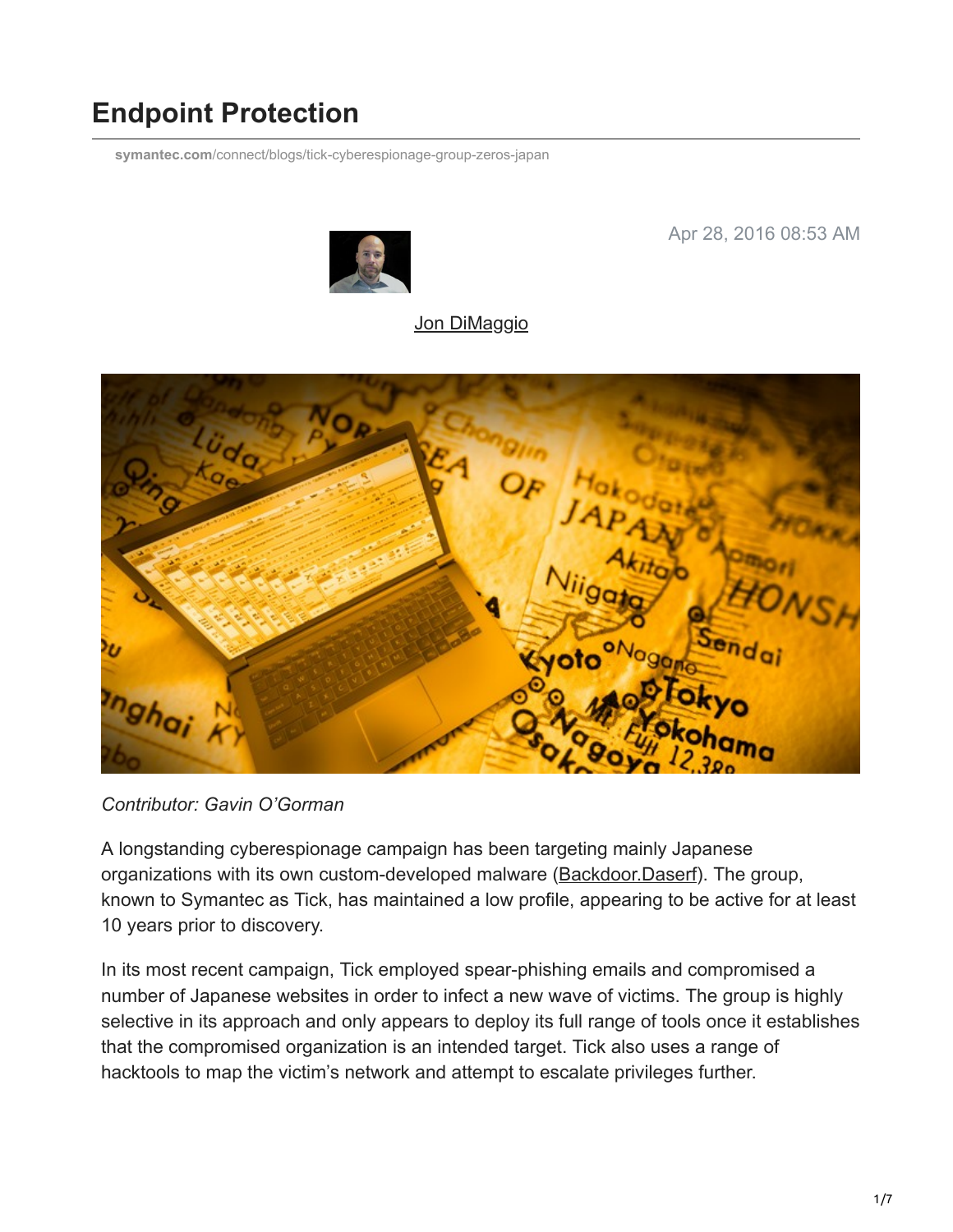Daserf's main purpose is information stealing and the Trojan is capable of gathering information from infected computers and relaying it back to attacker-controlled servers. Tick's most recent attacks have concentrated on the technology, aquatic engineering, and broadcasting sectors in Japan.

### **Recent attacks**

Symantec discovered the most recent wave of Tick attacks in July 2015, when the group compromised three different Japanese websites with a Flash (.swf) exploit to mount watering hole attacks. Visitors to these websites were infected with a downloader known as Gofarer ([Downloader.Gofarer\)](https://www.symantec.com/security_response/writeup.jsp?docid=2015-120812-1148-99). Gofarer collects information about the compromised computer and then downloads and installs Daserf.

Tick also used spear-phishing emails in these recent attacks. While Symantec did not find the emails themselves, it did identify the use of an exploit designed to take advantage of a vulnerability in Microsoft Office documents ([CVE-2014-4114](https://cve.mitre.org/cgi-bin/cvename.cgi?name=cve-2014-4114)). This was used to distribute malware in addition to the watering hole activity.

### **Tick under the microscope**

Daserf appears to be custom-developed for use in Tick's cyberespionage campaigns. Once installed, it establishes a remote connection to Tick's command and control server, providing the attacker with access to the compromised computer.



*Figure 1. Chain of infection seen in recent Japanese attacks*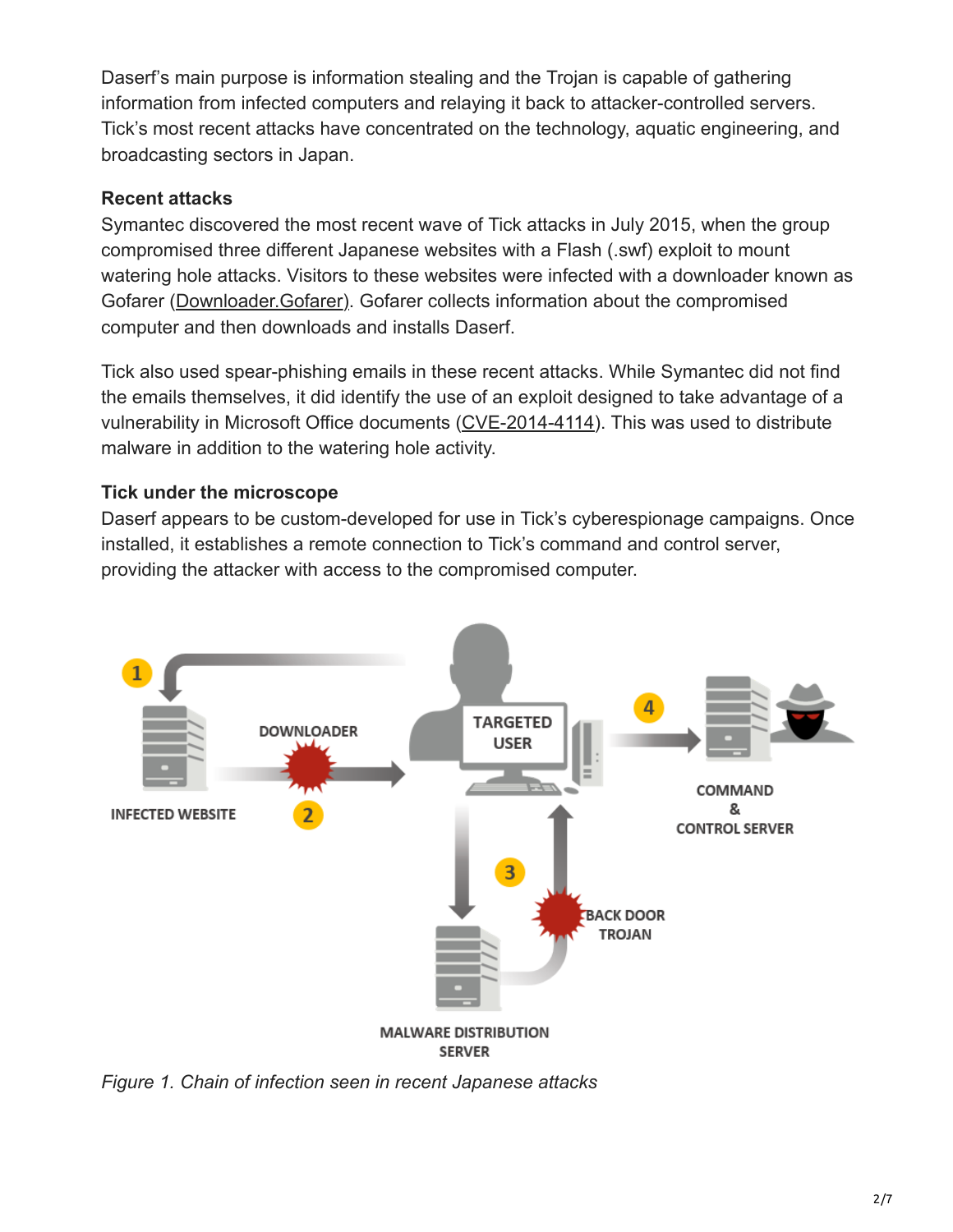Once the malware is installed on a targeted computer, the attackers attempt to enumerate the network and escalate their privilege level. To do this, Tick uses a number of publicly available hacktools such as Mimikatz, GSecdump, and Windows Credential Editor. The tools are downloaded and deployed to the original install directory previously created by the malware.

Tick's primary objective appears to be the theft of sensitive information from targeted Japanese organizations. To date, Symantec has observed the group attempting to steal emails and documents such as PowerPoint presentations.

#### **Low-profile threat**

The Daserf Trojan employs a number of tactics to avoid detection. Once collected, the stolen data is hidden in password-protected .rar archives.

Daserf also uses file and folder names related to legitimate programs often found in Windows environments in order to blend in. Observed folder names include HP, Intel, Adobe, and perflogs and folders are generally created in either the root drive or the Application Data or Program Files folders. File names used in recent attacks include adobe.exe, adobe\_sl.exe, intel.exe, and intellog.exe.

#### **Command and control servers**

Tick uses compromised web servers to distribute malware and, in some instances, for its command and control (C&C) infrastructure. However, in most cases, it relies on its own infrastructure for C&C purposes.

In its most recent campaigns, the group registered the domains used for C&C servers days after the malware was compiled. For example, one of the variants of Daserf used was compiled on July 8, 2015. This sample was seen contacting the C&C domain www[.]dreamsig[.]com, which was first registered on July 13, 2015, five days after the compilation date. This pattern occurred in multiple Daserf samples.

Another interesting aspect of the communication between the malware and the C&C infrastructure is how the malware changes the URL from a randomly chosen variable selected from a predefined list.

#### **Predefined list from Daserf MD5: 765017E16842C9EB6860A7E9F711B0DB**

| rjdyw.asp |  |
|-----------|--|
| xszgj.asp |  |
| dheyf.asp |  |
| ejdhf.asp |  |
| gxbne.asp |  |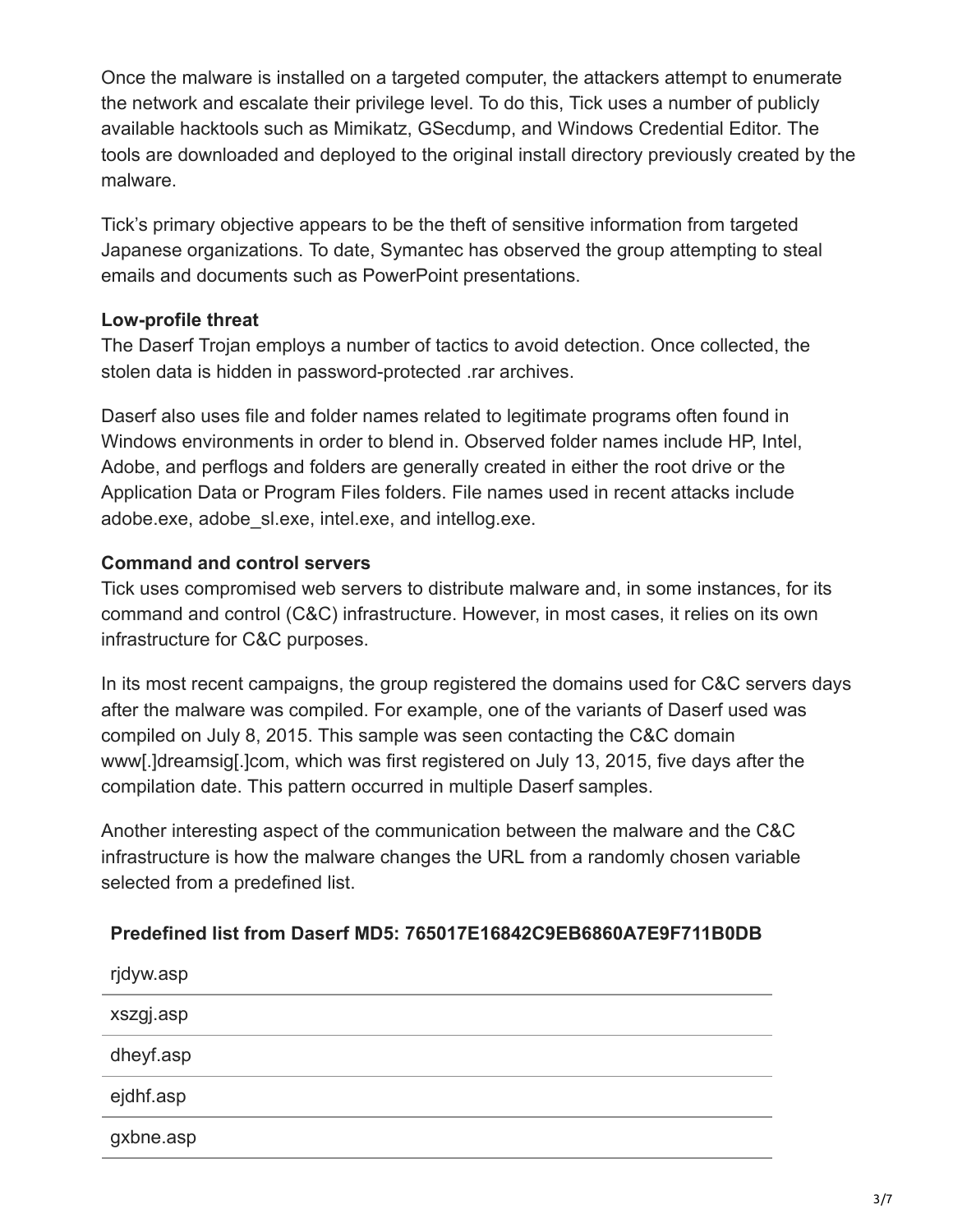#### **Predefined list from Daserf MD5: 765017E16842C9EB6860A7E9F711B0DB**

| swetf.asp |
|-----------|
| qgfhr.asp |
| whjdh.asp |
| zgfer.asp |
| cshyr.asp |
| fxkle.asp |
| tmwry.asp |
| viksr.asp |
| ycghw.asp |

*Table 1. An example of how a Daserf sample uses a predefined list of URLs embedded in the malware*

Symantec identified multiple C&C domains used by Tick. Unfortunately, Tick frequently used either privacy protection services or domain brokers to mask registration information. These tactics are used to make discovery and attribution more difficult.

| <b>C&amp;C</b> domain  | <b>Parent hash</b>                                                   |
|------------------------|----------------------------------------------------------------------|
| charlie-harada[.]com   | 122652ca6ef719f8ba2d8d412ea184fe                                     |
| isozaki.sakura.ne[.]jp | 4601e75267d0dcfe4256c43f45ec470a                                     |
| www.aucsellers[.]com   | 7ec173d469c2aa7a3a15acb03214256c                                     |
| www.lunwe[.]com        | 8d5bf506e55ab736f4c018d15739e352                                     |
| c-saika[.]jp           | 3fa5965a1de2c095de38f22f0645af3e<br>b33f4b8e776b94dc48c234ce9897cf74 |
| kcm-store[.]com        | 63fe9f06068823b02b925e4a74a57db0                                     |
| htpc[.]jp              | a629926313ee12163e1bdd2bb633e0e2<br>d3031438d80913f21ec6d3078dc77068 |
| rlsolar[.]jp           | d3031438d80913f21ec6d3078dc77068                                     |

*Table 2. Examples of Tick C&C domains and associated MD5 hashes*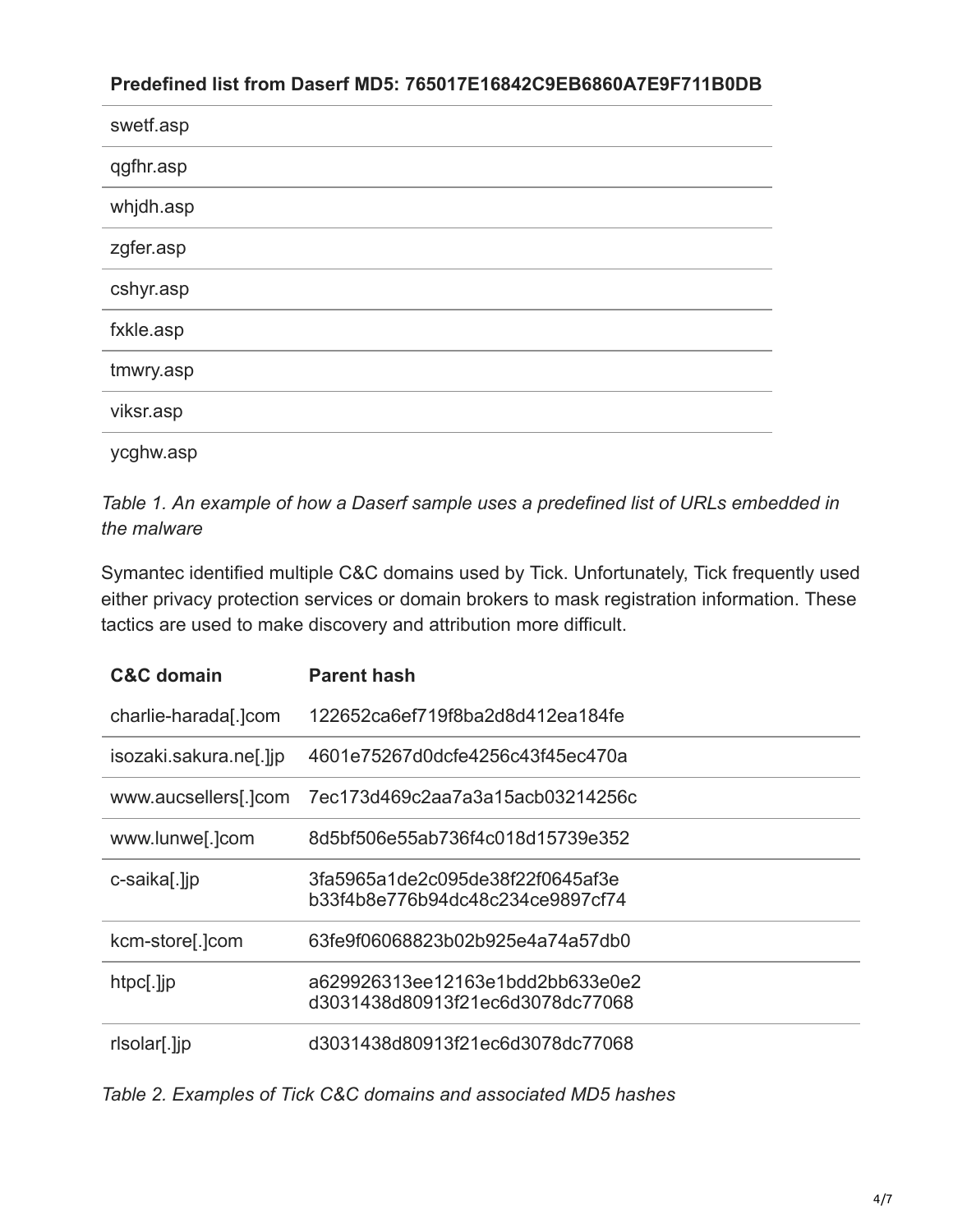### **Stolen digital certificates used in selected cases**

The majority of the malware analyzed was not digitally signed. However, a small percentage was signed with a stolen digital certificate. It is unclear why the certificate was used so sparingly, since signed malware would receive a greater level of trust and reduce the risk of detection.

It is possible that the certificate was used against a target that had a secure environment which may have required binaries to be signed in order to interact with the operating system.

The issuer of the certificate has been informed of its misuse and confirmed that it would be revoked.

| Signing date   | 2:14 AM 8/4/2015                                 |                                                 |  |
|----------------|--------------------------------------------------|-------------------------------------------------|--|
| <b>Signers</b> | [+] Heruida Electronic Technology Co.            |                                                 |  |
|                | <b>Status</b>                                    | <b>O</b> Valid                                  |  |
|                | <b>Valid from</b>                                | 3:34 AM 5/29/2015                               |  |
|                | Valid to                                         | 5:00 PM 12/29/2016                              |  |
|                | Valid usage                                      | Code Signing, 1.3.6.1.4.1.311.2.1.22            |  |
|                | Algorithm                                        | sha1RSA                                         |  |
|                | <b>Thumbprint</b>                                | 9269A945D5CE7F59BB23B1D25A3E638564C7A912        |  |
|                | Serial number                                    | 6A 31 50 CE 98 23 E1 43 B4 A2 BB 00 D8 76 3D 8A |  |
|                | [+] WoSign Class 3 Code Signing CA<br>[+] WoSian |                                                 |  |

*Figure 2. The stolen digital certificate used to sign Tick malware*

## **Targets**

The use of compromised websites to infect victims results in unintentional infections, making it difficult to identify the motives of the attacker. By searching for evidence of postinfection activity, Symantec identified seven organizations where Tick had mounted persistent post-compromise attacks. These organizations were primarily large Japanese technology, engineering, and media firms.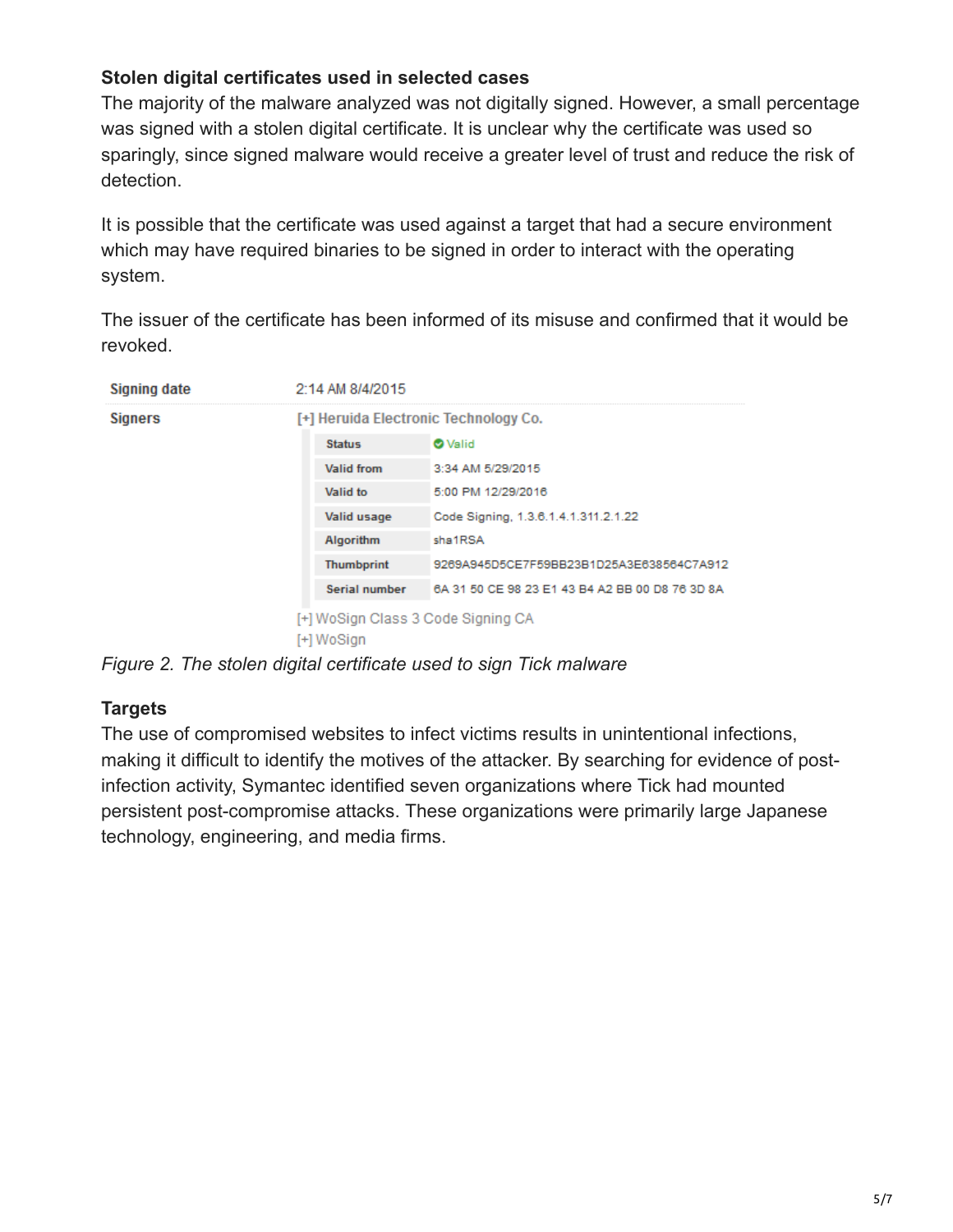

*Figure 3. Daserf infections by region*

The seven organizations therefore appear to be Tick's intended targets. In addition to seeing post-compromise tools used in these attacks, the length of time the attackers were active on the networks provided additional evidence that these were high-value targets. The longest time Tick was active in a victim's environment was 18 months. The average timeframe was five months and the number of infected hosts in a victim's network ranged from 3 to 15 systems.

## **Conclusion**

Tick has left a trail of evidence indicating that its activity began as early as 2006. In earlier attacks, the group used malicious Microsoft Word documents to infect victims, with compromised websites being added to the mix as a more recent attack vector.

Tick appears to be a well-organized group, with the funding and capability to develop and update its malware. It has the ability to compromise legitimate infrastructure to use for malware distribution and has access to stolen digital certificates to sign its malware when needed. Tick primarily uses purchased infrastructure for its C&C servers and has been able to stay off the radar since 2006.

Tick exhibits all the hallmarks of an advanced cyberespionage group. The long lifespan of the group, as well as the consistent targeted attacks against specific industries, support this theory. The individuals or organization behind Tick's operations has an interest in Japanese technology along with Japanese media and broadcasting organizations. While Tick's tactics may change over time, the group's history indicates that its focus will continue to be a narrow range of targets, mainly in Japan.

## **Protection**

Symantec and Norton products protect against these threats with the following detections:

## **Antivirus**

**Intrusion prevention system**